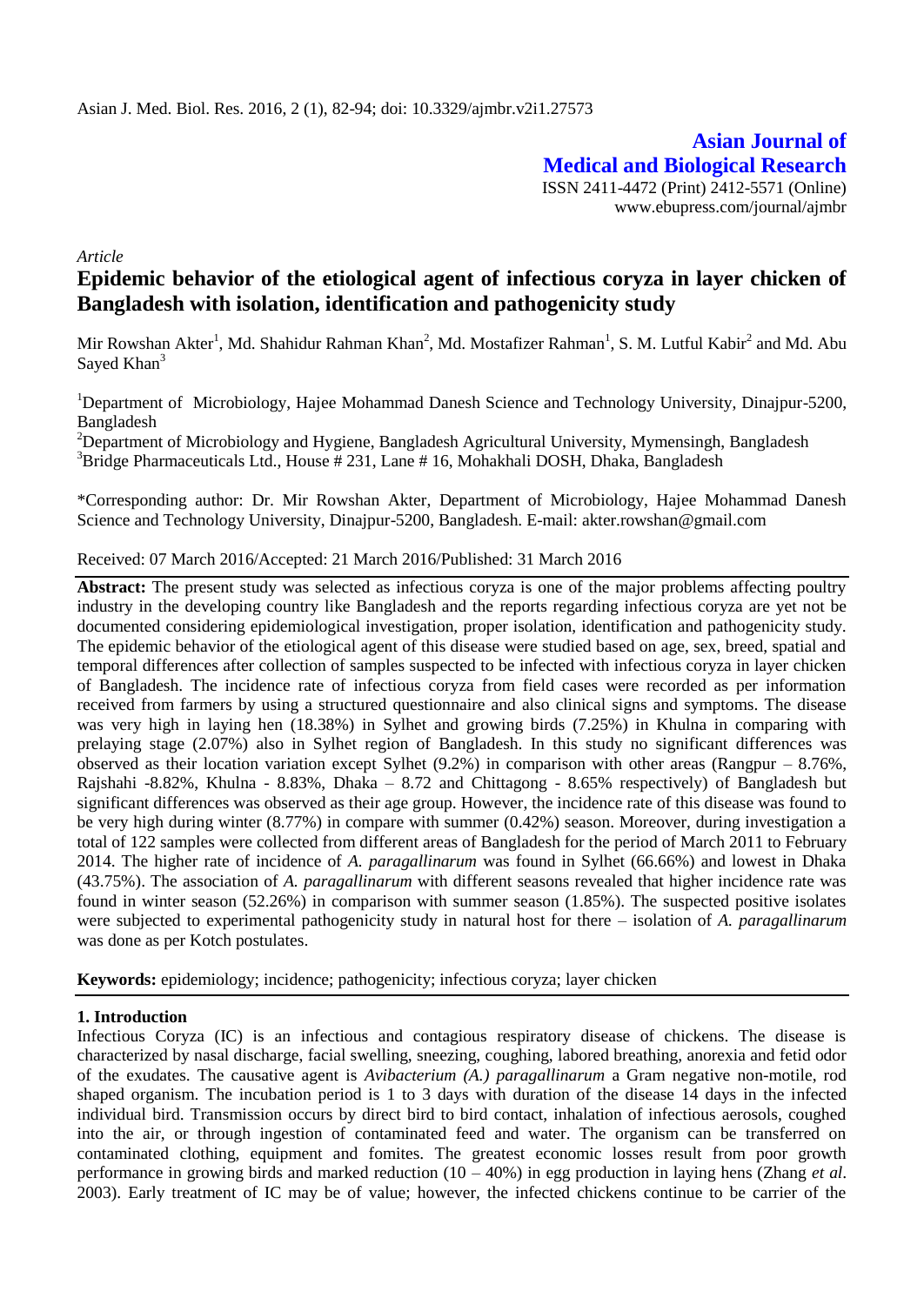bacterium. One of the reasons for the success of survival for this bacterium is that after recovering from infection, birds become carriers of the bacterium, therefore aiding the spread of *A. paragallinarum* (De Blieck, 1948). In Bangladesh, the information on IC is very scanty except Talha *et al.* 2001, Akter*,* 2012 and Ali *et al.*  2013.These investigators focused on preliminary isolation, identification and pathogenicity study for IC. For the effective control of a specific disease of a specific host in a country must rely on the geographical and epidemiological information based on age, sex, breed, spatial and temporal differences. As per literature review in the context of Bangladesh no information as per mention earlier was recorded. Moreover, the prevention and control of IC depends on strict biosecurity, use of antiseptics, disinfectants, antibiotics and finally specific vaccines to IC. But the problem is that due to serotype or serovar or strain variation of *A. paragallinarum,* this fastidious disease control by using vaccine is sometimes difficult. From the above cited information and hypothesis in the context of Bangladesh the etiological agent identification based on age, sex, breed, spatial and temporal differences with confirmatory diagnosis of a specific serotype or serovar or strain of *A. paragallinarum* is a must before developing and producing a specific vaccine to control this fastidious disease. Considering the idea the research work was selected as IC is one of the major problems affecting poultry industry in the developing country like Bangladesh and the reports regarding IC are yet not be documented considering epidemiological investigation, proper isolation, identification, characterization and control of this remedy although this problem has become a constant threat to our poultry industry. By justifying the research in the context of Bangladesh and neighboring countries of the world, the present study was conducted for the epidemiological investigation, proper isolation, identification and characterization of field isolate of *A. paragallinarum* by using morphological, cultural, biochemical and pathgenicity study considering as entirely a new work in Bangladesh.

### **2. Materials and Methods**

#### **2.1. Selection of study area**

This study was conducted at different areas (Rangpur, Rajshahi, Sylhet, Dhaka, Chittagong and Khulna) of Bangladesh during the period from March, 2011 to February 2014. The epidemic behavior of the etiological agent of infectious coryza (IC) were studied based on age, sex, breed, spatial and temporal differences. The samples were collected aseptically from the suspected layer flocks and brought to the Department of Microbiology (Bacteriology laboratory and Molecular Biology laboratory), Hajee Mohammad Danesh Science and Technology University (HSTU), Dinajpur.

#### **2.2. Collection of data and samples**

The epidemic behavior of etiological agent of IC from field cases were recorded (Table 1) as per information received from farmers by using a structured questionnaire and also clinical signs and symptoms. The date of collection, age, sex, breed, clinical signs and symptoms and environmental history were recorded for each case. A total of 122 (Table 2) samples; Nasal and tracheal exudates (Figure 1), visceral organs like liver, lung, heart were collected from birds suspected to be infected with IC during epidemiological investigation at different areas (Rangpur, Rajshahi, Sylhet, Dhaka, Chittagong and Khulna) of Bangladesh for the proper isolation and identification of bacterial pathogen by using morphological, cultural, biochemical test and pathogenicity study. Precautions were taken to avoid contamination of one sample with other.

#### **2.3. Experimental birds**

The birds were divided into three groups as group  $-A(0-9$  weeks old), group  $-B(10-20$  weeks old) and group -C (above 20 weeks old) respectively. A total of 36 farms (2 farms for each age group) were studied for epidemiological investigation of IC in layer chicken of Bangladesh.

### **2.4. Study of epidemic behavior of the etiological agent of infectious coryza in layer chicken 2.4.1. Visit the selected layer farms**

Visit the selected layer farms at different areas of Bangladesh (Rangpur, Rajshahi, Sylhet, Dhaka, Chittagong and Khulna) and the surveillance of epidemic behavior of the etiological agent of infectious coryza (IC) were studied based on age, sex, breed, spatial and temporal differences.

### **2.4.2. Collection of information and data**

The information and data about the outbreak of IC were recorded as per structured questionnaire mentioned in this study for the surveillance of the etiological agent of IC in layer chicken. The collected data were summarized for the occurrence or absence of IC in that specific farm.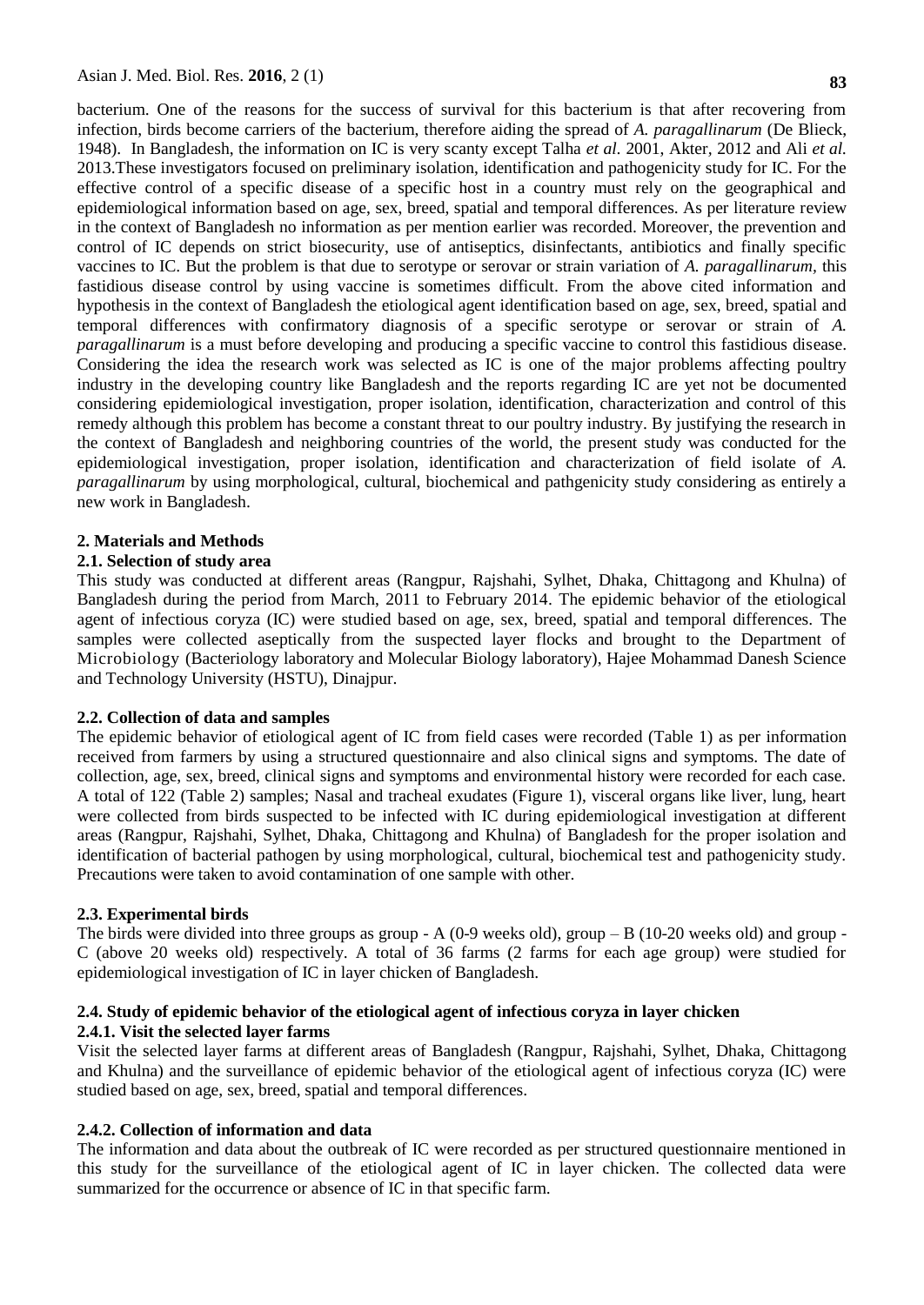### **2.4.3. Feeding and housing**

Commercial balanced diet and clean drinking water was supplied *ad libitum* in deep litter system.

### **2.4.4. Health status**

Information about the sources of egg or chicks and biosecurity measures including structural, conceptual and operational were recorded in structured questionnaire.

### **2.4.5. History of disease**

Regular deworming maintained by using anthelmantic at 2 (two) month's interval in the selected farm was recorded. The history, clinical signs and symptoms of any respiratory diseases were also observed and recorded from the suspected to be infected bird.

### **2.4.6. Vaccination and medication**

All layer chickens were vaccinated against Newcastle disease, Fowl pox and Infectious Bursal disease according to the manufacturer recommendation and infected birds were treated by using sulphar drugs and broad spectrum antibiotics.

### **2.5. Isolation and identification of causal agent of IC**

### **2.5.1. Cultural characterization**

Isolation of bacterial pathogen from suspected samples were carried out by culturing the samples on blood agar and chocolate agar plate cross streaked with *Staphylococcus* spp. The inoculated plates are then incubated at  $37^{\circ}$ C with 5 -10 % CO<sub>2</sub> for 24 - 48 hours. Identification of the bacterial agent from the pure culture were carried out based on their colony characteristics, satellitism phenomenon and hemolysis pattern as described by Blackall, *et al*., 1997 and Chen *et al*., 1998.

### **2.5.2. Morphological characterization**

The colonies from pure culture were then studied for its morphological characters by Gram's stain described by Buxton and Fraser, 1977.

### **2.5.3. Biochemical characterization**

Different biochemical tests were employed to the organism like different Sugar's fermentation, Indol production, Voges-Proskauer, Methyl red, Hydrogen sulphide production and Nitrate reduction tests, Catalase, Dulcitol and Motility test to confirm the pathogen as *Avibacterium paragallinarum*.

## **2.6. Experimental pathogenicity tests**

### **2.6.1. Organism**

The local strain of *A. paragallinarum* was isolated from IC outbreaks in laying flocks then it was used for the experimental pathogenicity test in natural host for the determination of type of organisms.

### **2.6.2. Inoculum preparations**

One single colony of *A. paragallinarum* was picked up from blood agar and placed in nutrient broth and cultured for 48 hours. Inoculation dose of *A. paragallinarum* (1ml/bird) was prepared according to the procedure described by Islam 2010 for inoculation on 14 day's old chicks.

### **2.6.3. Experimental designs**

A total of 30 day old layer chicks were collected and equally divided into two groups (A and B,  $N = 15$ ). On day 14 of age, the chicks of group A were inoculated through the intranasal route with 1 ml of 2 days old culture broth of *A. paragallinarum* whereas the chicks of group B were kept as uninoculated control group. Clinical signs observation, postmortem study and re-isolation of *A. paragallinarum* were performed at interval of day 3, 5 and 7 of post inoculation.

### **2.6.4. Gross lesion studies**

All the internal organs including nasal passage were examined and gross lesions were recorded (nasal discharge, sneezing, conjunctivitis, swelling of sinuses and facial oedema) as Yamamoto, 1980. The inflammatory lesions of different organs (congestion, hemorrhage, swelling, mucus, etc.) were graded as  $\pm$  = almost absence of lesion,  $+=$  mild lesion,  $++$  = moderate lesion and  $++$  = severe lesion.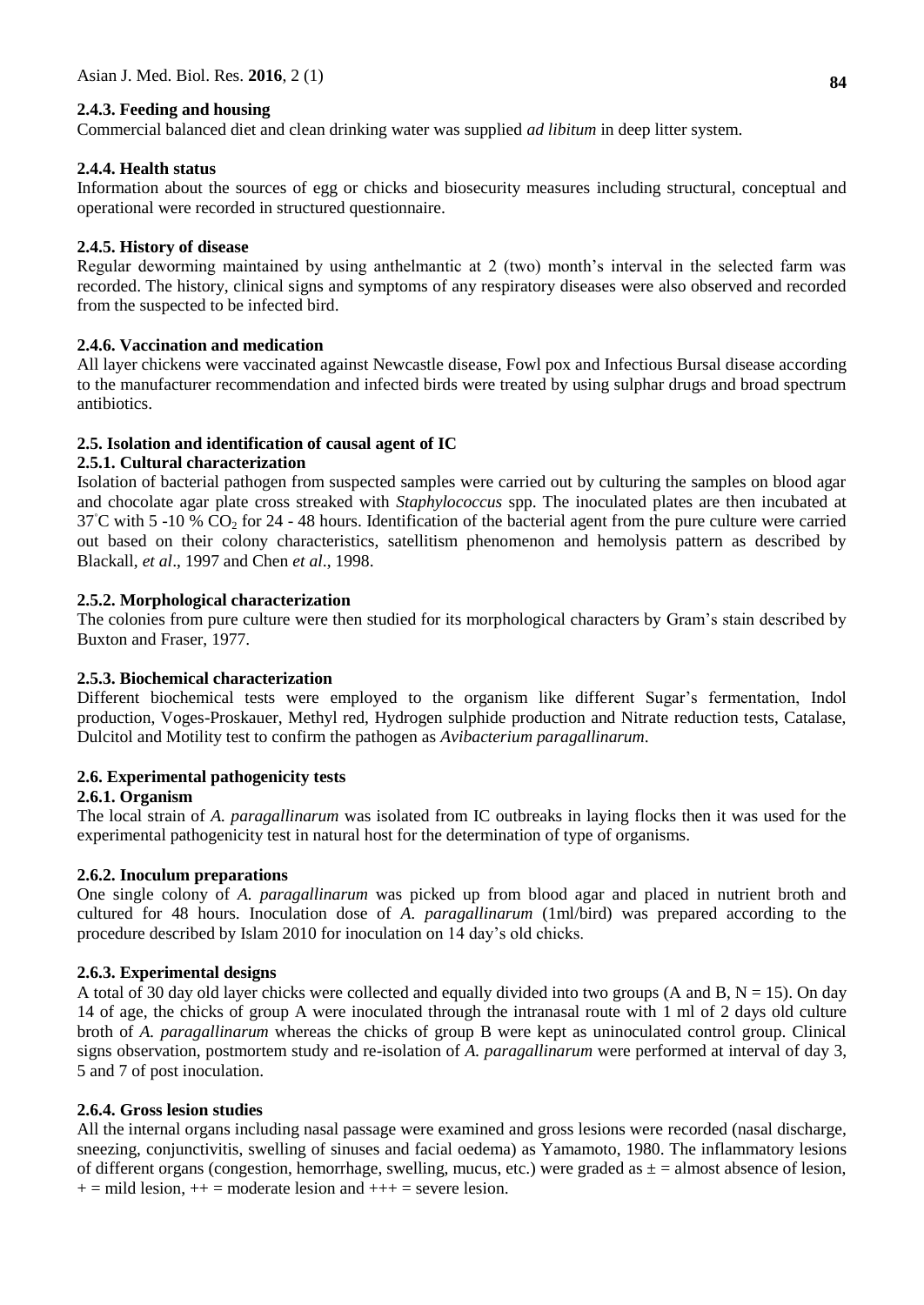### **2.6.5. Re-isolation of** *Avibacterium paragallinarum*

After the development of clinical signs of infectious coryza, the birds were scarified humanely and necropsied for observation of post-mortem lesions at day 7 of post inoculation. Muciod exudates from nasal cavities and infraorbital sinus were collected with sterile loop and streaked directly on to blood agar media plates containing NAD with  $5 - 10$  % CO<sub>2</sub> for re-isolation of the bacteria from the experimentally infected birds according to the procedures followed by Kridda *et al*., 2012.

# **2.7. Maintenance of stock culture**

During the experiment it was necessary to preserve the isolated organisms for longer periods. For this purpose, pure culture of the isolated organisms was stored in 20% sterilized glycerin and sealed with paraffin wax and stored at - 80°C in freezer for future use.

### **3. Results and Discussion**

The epidemic behavior of the etiological agent of infectious coryza (IC) was studied for the first time in layer chicken of Bangladesh as per structured questionnaire. During investigation the birds were observed for clinical signs and symptoms and 122 samples were collected from birds suspected to be infected with IC based on age, sex, breed, spatial and temporal differences for proper isolation, identification and pathogenicity study of the etiological agent of the disease. The results are presented below:

### **3.1. Results of epidemiological investigations**

# **3.1.1. Study on epidemic behavior of the etiological agent of infectious coryza (IC) in layer chicken of Bangladesh**

# **3.1.1.1. Study on incidence of IC based on age, sex, breed and spatial differences**

The epidemic behavior of the etiological agent of IC was studied at different areas of Bangladesh based on age, sex, breed, spatial and temporal differences. In this study period a total of 26900 (Table 4) layer chickens were observed on 36 farms for two times considering winter and summer season when the disease is prevailing. The rate of incidence of IC was recorded very high in laying hen (18.38%) in Sylhet and growing birds (7.25%) in Khulna in comparing with prelaying stage (2.07%) also in Sylhet region of Bangladesh (BD) are presented in Table 4. As per location variation the incidence of IC was also recorded slightly high (9.2%) in Sylhet comparing with other areas of Bangladesh are presented in Table 3. The highest incidence in Sylhet might be due to marshy environmental factor of this area. This findings supported by the [Byarugaba](http://academic.research.microsoft.com/Author/5008942/denis-k-byarugaba) *et al.* 2007.

### **3.1.1.2. Study on incidence of IC in stipulations of temporal or seasonal variation**

In this investigation 26900 birds were observed in 36 farms for each season (winter and summer) at various areas of BD for recording the rate of incidence of IC in layer chicken. The incidence rate was found to be very high in winter (8.77%) in compare with summer (0.42%) season are presented in Table 4. Our present findings supported by Terzolo *et al.,* 1993, Chen *et al.,* 1993 and Blackall *et al.* 1997.

### **3.1.2. Study on incidence rate of** *Avibacterium paragallinarum* **after collection of samples from suspected layer chickens during epidemic investigation**

### **3.1.2.1. Determination of incidence rate of** *A. paragallinarum* **in suspected birds based on age, sex and breed**

A total of 122 samples were screened by epidemiological investigation of which the overall incidence rate of *Avibacterium paragallinarum* was detected as 47.54 % (Table 5). The incidence rate was varied in terms of age (Table 5). In this study it was observed that incidence of *Avibacterium paragallinarum* was very high in laying hen (52.8%) and growing birds (42.8) in compare with the prelaying stage (16.6%) are presented in Table 5. This findings supported by the earlier observation of Blackall *et al*. 1997. This increased incidence rate of *A. paragallinarum* in layer chicken might be due to increased length of exposure to pathogens compared to grower and prelaying stage.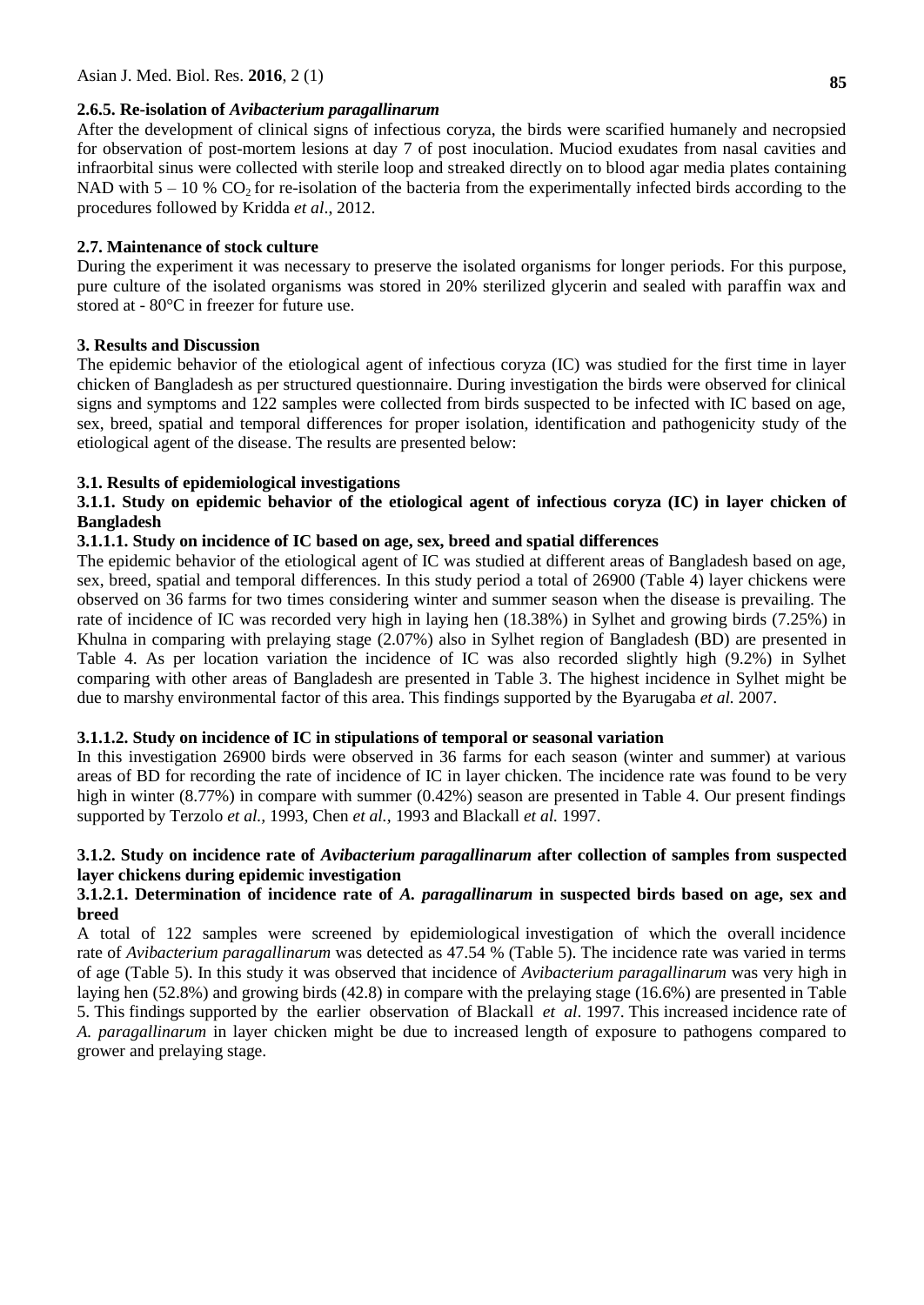| Spatial/     | No. of                  |       | Total No. of birds observed in a flock |       | <b>Sex</b> | <b>Breed</b>           |                   | <b>Season</b> |               |
|--------------|-------------------------|-------|----------------------------------------|-------|------------|------------------------|-------------------|---------------|---------------|
| Location/    | farm                    |       | as per age (wks) group                 |       |            |                        |                   |               |               |
| Area of farm | observed                | $0-9$ | $10 - 20$                              | $>20$ |            | $\mathbf{I}\mathbf{B}$ | HB                | Winter        | <b>Summer</b> |
| Rangpur      | $\mathbf{1}$            | 850   | ÷,                                     |       | Female     | $\boldsymbol{+}$       |                   |               |               |
|              | $\frac{2}{3}$           | 550   |                                        |       |            |                        |                   |               |               |
|              |                         |       | 720                                    |       |            |                        |                   |               |               |
|              | $\overline{\mathbf{4}}$ |       | 680                                    |       |            |                        |                   |               |               |
|              | 5                       |       |                                        | 820   |            |                        |                   |               |               |
|              | 6                       |       |                                        | 700   |            |                        |                   |               |               |
| Rajshahi     | $\mathbf{1}$            | 600   |                                        |       |            |                        | $\! + \!$         |               |               |
|              | $\overline{c}$          | 750   |                                        |       |            |                        |                   |               |               |
|              | 3                       |       | 900                                    |       |            |                        |                   |               |               |
|              | $\overline{\mathbf{4}}$ |       | 700                                    |       |            |                        |                   |               |               |
|              | $\sqrt{5}$              |       |                                        | 850   |            |                        |                   |               |               |
|              | $\sqrt{6}$              |       |                                        | 900   |            |                        |                   |               |               |
| Khulna       | 1                       | 650   |                                        |       |            |                        | $\qquad \qquad +$ |               |               |
|              | $\overline{c}$          | 550   |                                        |       |            |                        |                   |               |               |
|              | $\overline{3}$          |       | 680                                    |       |            |                        |                   | 26900         | 26900         |
|              | $\overline{\mathbf{4}}$ |       | 500                                    |       |            |                        |                   |               |               |
|              | $\sqrt{5}$              |       |                                        | 850   |            |                        |                   |               |               |
|              | 6                       |       |                                        | 650   |            |                        |                   |               |               |
| Dhaka        | $\mathbf{1}$            | 500   |                                        |       |            |                        |                   |               |               |
|              | $\overline{c}$          | 950   |                                        |       |            |                        |                   |               |               |
|              | $\mathfrak{Z}$          |       | 750                                    |       |            |                        |                   |               |               |
|              | $\overline{4}$          |       | 850                                    |       |            |                        |                   |               |               |
|              | 5                       |       |                                        | 860   |            |                        |                   |               |               |
|              | 6                       |       |                                        | 1050  |            |                        |                   |               |               |
| Chittagong   | 1                       | 500   |                                        |       |            |                        |                   |               |               |
|              | $\sqrt{2}$              | 1200  |                                        |       |            |                        |                   |               |               |
|              | $\mathfrak{Z}$          |       | 780                                    |       |            |                        |                   |               |               |
|              | 4                       |       | 640                                    |       |            |                        |                   |               |               |
|              | 5                       |       |                                        | 800   |            |                        |                   |               |               |
|              | 6                       |       |                                        | 900   |            |                        |                   |               |               |
| Sylhet       | $\mathbf{1}$            | 800   |                                        |       |            |                        |                   |               |               |
|              | $\sqrt{2}$              | 500   |                                        |       |            |                        |                   |               |               |
|              | 3                       |       | 825                                    |       |            |                        |                   |               |               |
|              | $\overline{4}$          |       | 675                                    |       |            |                        |                   |               |               |
|              | 5                       |       |                                        | 600   |            |                        |                   |               |               |
|              | $\sqrt{6}$              |       |                                        | 820   |            |                        |                   |               |               |
| Total        | 36                      | 8400  | 8700                                   | 9800  |            |                        |                   | 53800         |               |

| Table 1. Study of epidemic behavior of etiological agent of IC at different areas of Bangladesh as per |  |
|--------------------------------------------------------------------------------------------------------|--|
| structured questionnaire and clinical sings and symptom.                                               |  |

IC = Infectious Coryza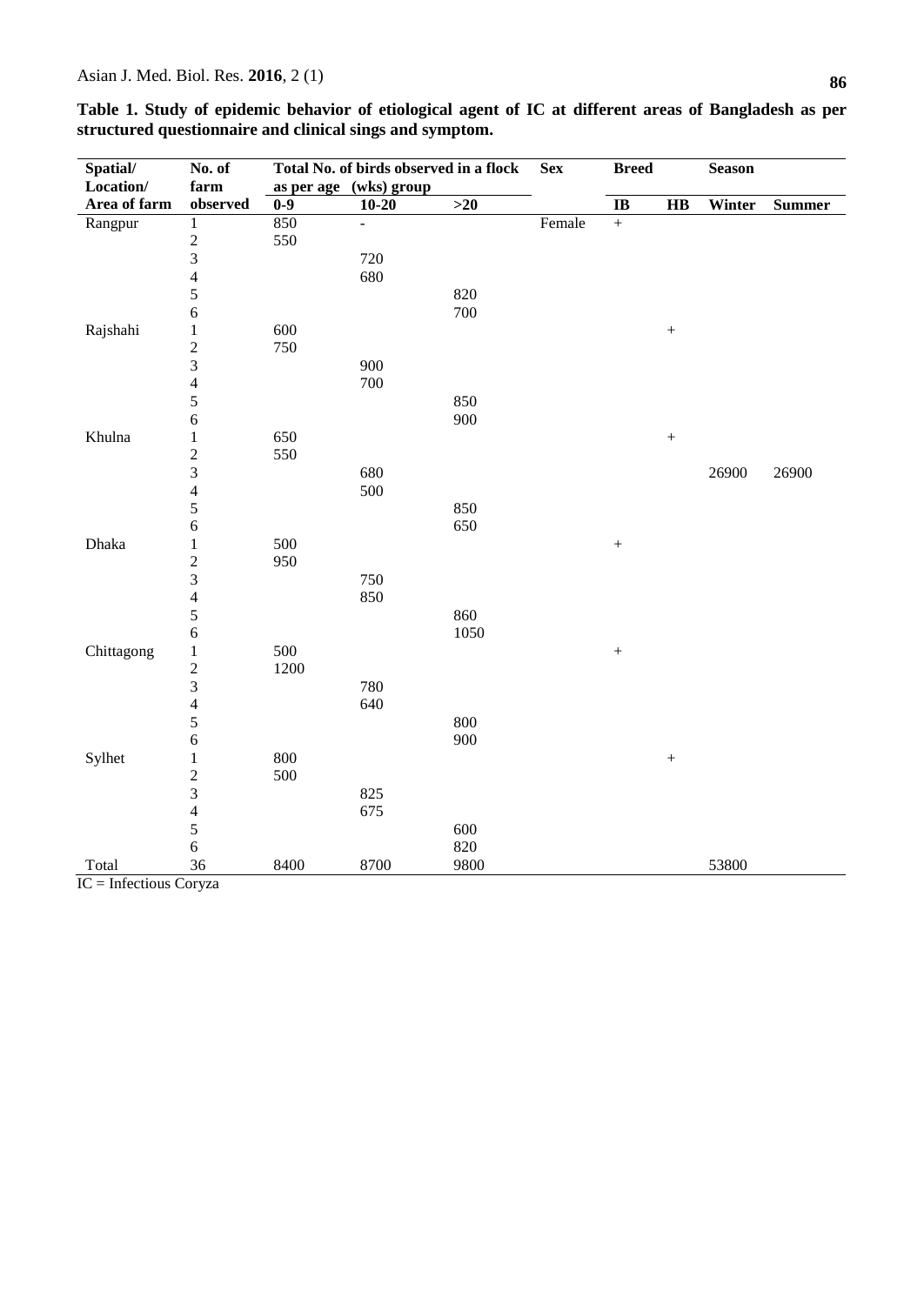21 12 89

|       |           | $\sigma$ i |                                                                 |        | o         |                        |                |        |                                                |          |              |    |
|-------|-----------|------------|-----------------------------------------------------------------|--------|-----------|------------------------|----------------|--------|------------------------------------------------|----------|--------------|----|
|       | Age (wks) |            | <b>Sex</b><br>Spatial/<br><b>Season</b><br><b>Breed</b><br>Area |        |           | <b>Name</b><br>samples | of collected   |        | <b>Total</b><br>number of<br>samples<br>tested |          |              |    |
| $0-9$ | $10 - 20$ | $>20$      |                                                                 | IB     | <b>HB</b> |                        | <b>Summer</b>  | Winter | NS                                             | TS       | VO           |    |
|       |           | 30         |                                                                 | $^{+}$ |           | Rangpur                | 9              | 33     | 18                                             | 8        | 16           | 42 |
|       | ↑         | 10         |                                                                 |        | $^{+}$    | Rajshahi               | ↑              | 15     | 4                                              |          | 12           | 17 |
|       |           | 10         |                                                                 |        | $^{+}$    | Sylhet                 | 6              | 8      | 10                                             | 4        | 0            | 14 |
|       | ↑         | 12         | Female                                                          | $^{+}$ |           | Dhaka                  | 0              | 16     | 5                                              |          | 4            | 16 |
|       | 0         | 08         |                                                                 | $^+$   |           | Chittagong             | $\overline{0}$ | 9      | 9                                              | $\Omega$ | $\mathbf{O}$ | 9  |
|       | ◠         | 19         |                                                                 |        | $\pm$     | Khulna                 | ◠              | 22     | 15                                             | $\Omega$ | 9            | 24 |

**Table 2. Samples collected from suspected birds based on age, sex, breed, spatial and temporal differences during epidemic investigation.**

 $*$ NS = Nasal S\swab, TS = Tracheal swab, VO = Visceral organ, IB = Isa Brown, HB = Hyline Brown

**Table 3. Study on epidemic behavior of infectious coryza in layer chicken of Bangladesh based on age, sex, breed and spatial differences.**

| <b>Location or</b><br>area of<br>farm | No. of<br>farms<br>observed | Total No. of birds in a<br>flock with their age (wks)<br>group |           |       | No. of birds<br>infected in flock<br>with respiratory<br>disorder (IC) | Incidence rate $(\% )$ of IC as their<br>age group (wks) and location |           |       |          |
|---------------------------------------|-----------------------------|----------------------------------------------------------------|-----------|-------|------------------------------------------------------------------------|-----------------------------------------------------------------------|-----------|-------|----------|
|                                       |                             | $0-9$                                                          | $10 - 20$ | $>20$ |                                                                        | $0-9$                                                                 | $10 - 20$ | $>20$ | Location |
| Rangpur                               |                             | 1400                                                           |           |       | 99                                                                     | 7.07                                                                  |           |       | 8.76     |
|                                       |                             |                                                                | 1400      |       | 18                                                                     |                                                                       | 1.2       |       |          |
|                                       |                             |                                                                |           | 1520  | 274                                                                    |                                                                       |           | 18.03 |          |
| Rajshahi                              |                             | 1350                                                           |           |       | 91                                                                     | 6.74                                                                  |           |       | 8.82     |
|                                       | 36                          |                                                                | 1600      |       | 13                                                                     |                                                                       | 1.19      |       |          |
|                                       |                             |                                                                |           | 1750  | 314                                                                    |                                                                       |           | 17.94 |          |
| Khulna                                |                             | 1200                                                           |           |       | 87                                                                     | 7.25                                                                  |           |       | 8.83     |
|                                       |                             |                                                                | 1180      |       | 17                                                                     |                                                                       | 1.44      |       |          |
|                                       |                             |                                                                |           | 1500  | 267                                                                    |                                                                       |           | 17.80 |          |
| Dhaka                                 |                             | 1450                                                           |           |       | 97                                                                     | 6.69                                                                  |           |       | 8.72     |
|                                       |                             |                                                                | 1600      |       | 21                                                                     |                                                                       | 1.31      |       |          |
|                                       |                             |                                                                |           | 1910  | 347                                                                    |                                                                       |           | 18.17 |          |
| Chittagong                            |                             | 1700                                                           |           |       | 111                                                                    | 6.53                                                                  |           |       | 8.65     |
|                                       |                             |                                                                | 1420      |       | 22                                                                     |                                                                       | 1.55      |       |          |
|                                       |                             |                                                                |           | 1700  | 304                                                                    |                                                                       |           | 17.88 |          |
| Sylhet                                |                             | 1300                                                           |           |       | 93                                                                     | 7.15                                                                  |           |       | 9.2      |
|                                       |                             |                                                                | 1500      |       | 31                                                                     |                                                                       | 2.07      |       |          |
|                                       |                             |                                                                |           | 1420  | 261                                                                    |                                                                       |           | 18.38 |          |
| Total                                 | 36                          | 8400                                                           | 8700      | 9800  | 2473                                                                   | 6.90                                                                  | 1.46      | 18.03 |          |
| Level of sig.                         |                             |                                                                |           |       |                                                                        | 0.375 NS                                                              |           |       | 0.138 NS |

 $IC = Infectious corpus, wks = Weeks, NS = Not Significant$ 

|  |  | Table 4. Study on incidence of infectious coryza in suspected birds as per seasonal variation. |  |
|--|--|------------------------------------------------------------------------------------------------|--|
|  |  |                                                                                                |  |

| <b>Seasons</b> | No.<br>of | farm No. birds observed in flock No. of birds affected Incidence rate $(\%)$ |            |      |
|----------------|-----------|------------------------------------------------------------------------------|------------|------|
|                | observed  |                                                                              | in flock   |      |
| Winter         | 36        | 26900                                                                        | 2359       | 8.77 |
| Summer         | 36        | 26900                                                                        | 114        | 0.42 |
| Total          |           | 53800                                                                        | 2473       |      |
| Level of sig.  |           |                                                                              | $0.447$ NS |      |

NS = Not Significant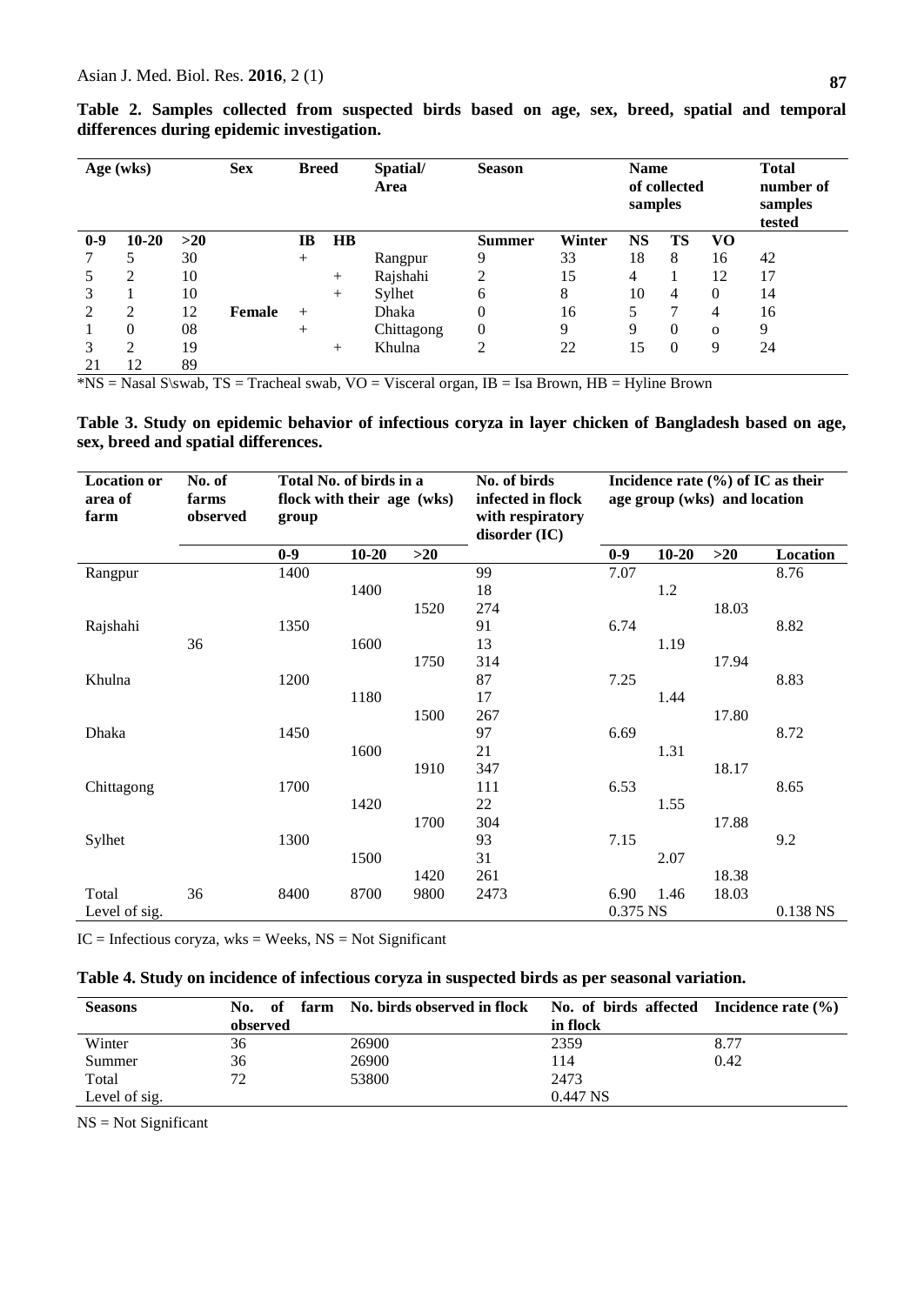| Table 5. Determination of incidence rate of A. paragallinarum in suspected birds based on age, sex and |  |  |  |  |
|--------------------------------------------------------------------------------------------------------|--|--|--|--|
| breed.                                                                                                 |  |  |  |  |

| <b>Total number of</b><br>samples tested as<br>per age (wks)<br>group |               | <b>Sex</b> | <b>Breed</b><br>area |           | <b>Spatial or</b> | <b>Total No. of Positive</b><br><b>Season</b><br>isolates |               |        |                 |                  | <b>Overall</b><br><b>Incidence</b><br>rate<br>(%) |            |
|-----------------------------------------------------------------------|---------------|------------|----------------------|-----------|-------------------|-----------------------------------------------------------|---------------|--------|-----------------|------------------|---------------------------------------------------|------------|
| $0-9$                                                                 | $10-$<br>20   | >20        |                      | $\bf{IB}$ | <b>HB</b>         |                                                           | <b>Summer</b> | Winter | $0-9$<br>wks    | $10 - 20$<br>wks | >20<br>wks                                        |            |
|                                                                       | 5.            | 30         |                      | $+$       |                   | Rangpur                                                   | 9             | 33     | 09 <sub>b</sub> | 02 <sub>c</sub>  | $47_a$                                            |            |
| 5                                                                     | 2             | 10         |                      |           | $^{+}$            | Rajshahi                                                  | 2             | 15     | (42.8)          | (16.6)           | (52.8)                                            |            |
| 3                                                                     |               | 10         | Female               |           | $+$               | Sylhet                                                    | 2             | 12     |                 |                  |                                                   |            |
| 2                                                                     | 2             | 12         |                      | $+$       |                   | Dhaka                                                     | 0             | 16     |                 |                  |                                                   |            |
| 1                                                                     | $\Omega$      | 08         |                      | $+$       |                   | Chittagong                                                | $\Omega$      | 9      |                 |                  |                                                   | 47.54      |
| 3                                                                     | 2             | 19         |                      |           | $^{+}$            | Khulna                                                    |               | 23     |                 |                  |                                                   |            |
| 21                                                                    | 12            | 89         |                      |           | $+$               |                                                           | 14            | 108    | (42.8)          | (16.6)           | (52.8)                                            |            |
|                                                                       | Level of sig. |            |                      |           |                   |                                                           | $0.002$ **    |        | $0.001**$       |                  |                                                   | $0.263$ NS |

\*\* = Significant at 1% level of probability (p<0.01), NS = Not Significant, IB = Isa brown, HB = Highline brown, wks = Weeks

**Table 6. Determination of incidence rate of** *A paragallinarum* **in suspected birds based on spatial and temporal differences.**

| <b>Spatial</b><br>area | <b>or</b> | Name<br>of<br>collected<br>samples |    |              | <b>Season</b><br>and<br>total<br>number of samples<br>tested |        | of<br>positive<br>N <sub>0</sub><br>isolates $(\% )$ |        | <b>Overall Incidence rate</b><br>$($ %) |            |
|------------------------|-----------|------------------------------------|----|--------------|--------------------------------------------------------------|--------|------------------------------------------------------|--------|-----------------------------------------|------------|
|                        |           | <b>NS</b>                          | TS | VO           | <b>Summer</b>                                                | Winter | <b>Summer</b>                                        | Winter | <b>Summer</b>                           | Winter     |
| Rangpur                |           | 18                                 | 8  | 16           | 9                                                            | 33     |                                                      | 19     | (11.11)                                 | (57.57)    |
| Rajshahi               |           | 4                                  |    | 12           | 2                                                            | 15     | 0                                                    | 8      |                                         | (53.33)    |
| Sylhet                 |           | 10                                 | 4  | $\theta$     | 2                                                            | 12     | 0                                                    | 8      |                                         | (66.66)    |
| Dhaka                  |           | 5                                  | 7  | 4            | $\theta$                                                     | 16     | 0                                                    | ┑      |                                         | (43.75)    |
| Chittagong             |           | 9                                  | 0  | $\mathbf{O}$ | $\theta$                                                     | 9      | 0                                                    | 4      |                                         | (44.44)    |
| Khulna                 |           | 15                                 | 0  | 9            |                                                              | 23     | $\theta$                                             | 11     |                                         | (47.82)    |
| $Total =$              |           |                                    |    |              | 14                                                           | 108    |                                                      | 57     |                                         |            |
|                        |           |                                    |    |              | 122                                                          |        | 58                                                   |        | 1.85                                    | 52.26      |
| Level of sig.          |           |                                    |    |              |                                                              |        | 0.112 NS                                             |        |                                         | $0.144$ NS |

NS = Not Significant

**Table 7. Determination of 'V 'factor for the growth of** *A. paragallinarum* **by** *Staphylococcus aureus.*

| Name of the media                                         | <b>Colony characteristics</b>              |
|-----------------------------------------------------------|--------------------------------------------|
| Blood Agar                                                | Small, dew drop like nonhemolytic colonies |
| Chocolate Agar                                            | Luxuriant growth                           |
| Chocolate Agar Cross streaked with Staphylococcus aureus. | Satellitic growth                          |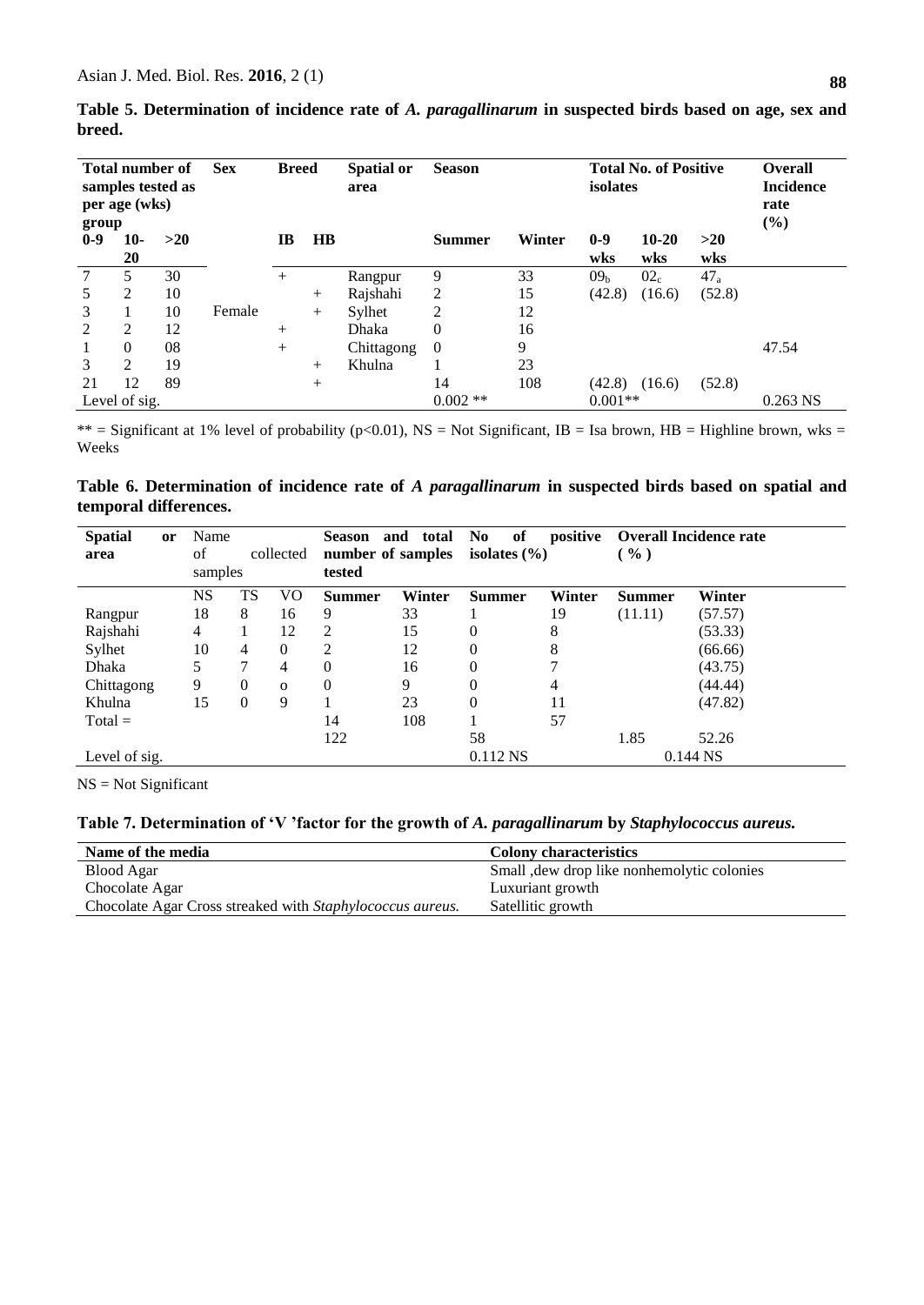| of<br>No. | <b>Test performed</b>                               | <b>Observation</b>                                 | <b>Response</b> |               | <b>Indication</b> |
|-----------|-----------------------------------------------------|----------------------------------------------------|-----------------|---------------|-------------------|
| tested    |                                                     |                                                    | Positive        | % of Positive |                   |
| isolates  |                                                     |                                                    | isolates        | isolates      |                   |
|           | Microscopic<br>examination<br>by<br>Gram's staining | Gram negative, coccobacilli<br>or short rod shaped |                 |               | A. paragallinarum |
|           | <b>TSI</b><br>slant<br>agar                         | Ferment Glucose,                                   |                 |               |                   |
|           | reaction                                            | Sucrose & Lactose                                  |                 |               | A. paragallinarum |
|           | Motility<br>test<br>by                              | Absence of turbidity                               |                 |               |                   |
| 122       | MIU medium                                          |                                                    |                 |               | A. paragallinarum |
|           | Indole test                                         | No pink color ring at the                          | - 58            | 100%          |                   |
|           |                                                     | adjacent                                           |                 |               | A. paragallinarum |
|           | MR test                                             | Absence of red color indicate                      |                 |               |                   |
|           |                                                     | MR test negative                                   |                 |               | A. paragallinarum |
|           | VP test                                             | No color change indicate VP                        |                 |               |                   |
|           |                                                     | test negative                                      |                 |               | A. paragallinarum |
|           | $H2S$ Production                                    | Absence of black coloration                        |                 |               |                   |
|           |                                                     | at TSI slant indicate $H_2S$                       |                 |               |                   |

Production negative **A.** *A. paragallinarum* 

**Table 8. Chracterization of field isolates of** *A. paragallinarum by* **staining or morphological and biochemical examination.** 

 $MR = Methyl red$ ;  $VP = Voges Proskauer$ ;  $MIU = Motility$  indole urease

# **Table 9. Biochemical reactions of the isolate.**

| <b>Test</b>          | <b>Result</b> | <b>Indication</b> |
|----------------------|---------------|-------------------|
| Glucose              | $^{+}$        |                   |
| Sucrose              | $^{+}$        |                   |
| Lactose              | $^{+}$        |                   |
| Indole               | —             |                   |
| Vogas Proskauer test |               | A. paragallinarum |
| Methyl Red test      |               |                   |
| $H2S$ Production     |               |                   |
| Motility             |               |                   |
| Catalase             |               |                   |
| Dulcitol             | –             |                   |

 $+$  = Positive; = Negative; MR = Methyl red; VP = Voges Proskauer; MIU = Motility indole urease

| <b>Days Post</b><br><b>Inoculation</b> | <b>Signs</b>                 | <b>Postmortem lesions</b> | $Group-A$<br>(Inoculated with<br>A. paragallinarum) | $Group-B$<br>(Control group) |
|----------------------------------------|------------------------------|---------------------------|-----------------------------------------------------|------------------------------|
| 3                                      | Facial swelling,             | Grayish white             |                                                     |                              |
|                                        | Watery nasal                 | exudates in nasal         | $^{+}$                                              |                              |
|                                        | discharge,<br>conjunctivitis | cavities.                 |                                                     |                              |
|                                        | Disappearance of             | Yellowish catarrhal       |                                                     |                              |
|                                        | nasal discharge and          | exudates in larynx and    | $+$                                                 |                              |
|                                        | lacrimation, swelling        | nasal cavities            |                                                     |                              |
|                                        | of face                      |                           |                                                     |                              |
|                                        | Swelling of face,            | Congestion of lung and    |                                                     |                              |
|                                        | depression and               | trachea, air sacs became  | $+$                                                 |                              |
|                                        | inability to move            | cloudy and thickened with |                                                     |                              |
|                                        |                              | foamy exudates            |                                                     |                              |

 $+$  = Positive, - = Negative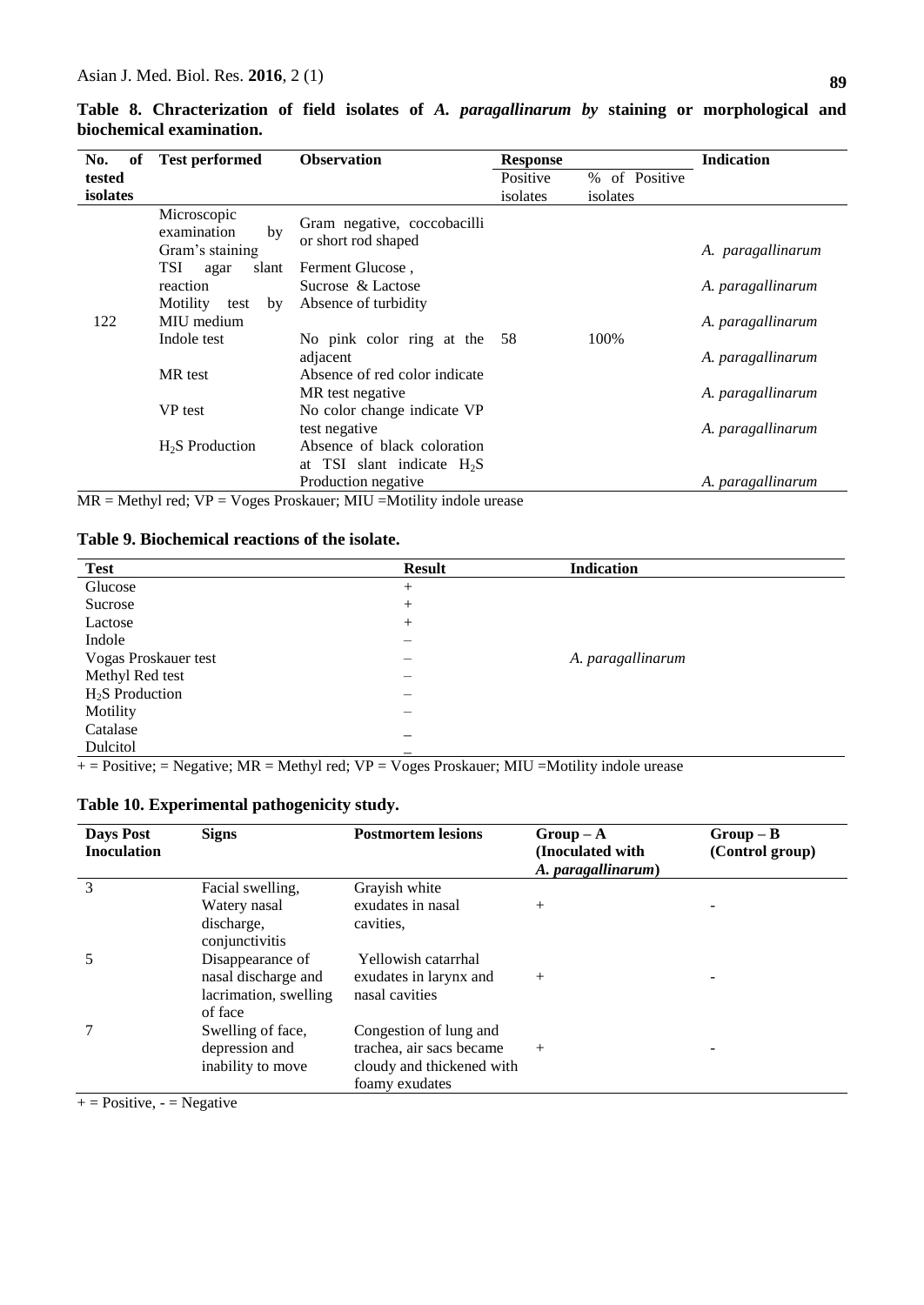

**Figure 1. Collection of exudates from sinus cavity.**



**Figure 2. Facial swelling with nasal and ocular discharge (Right).**



**Figure 3. Growth of** *A. paragallinarum* **on Blood Agar (Right).**



**Figure 4. Growth of** *A. paragallinarum* **on Chocolate Agar (Right).**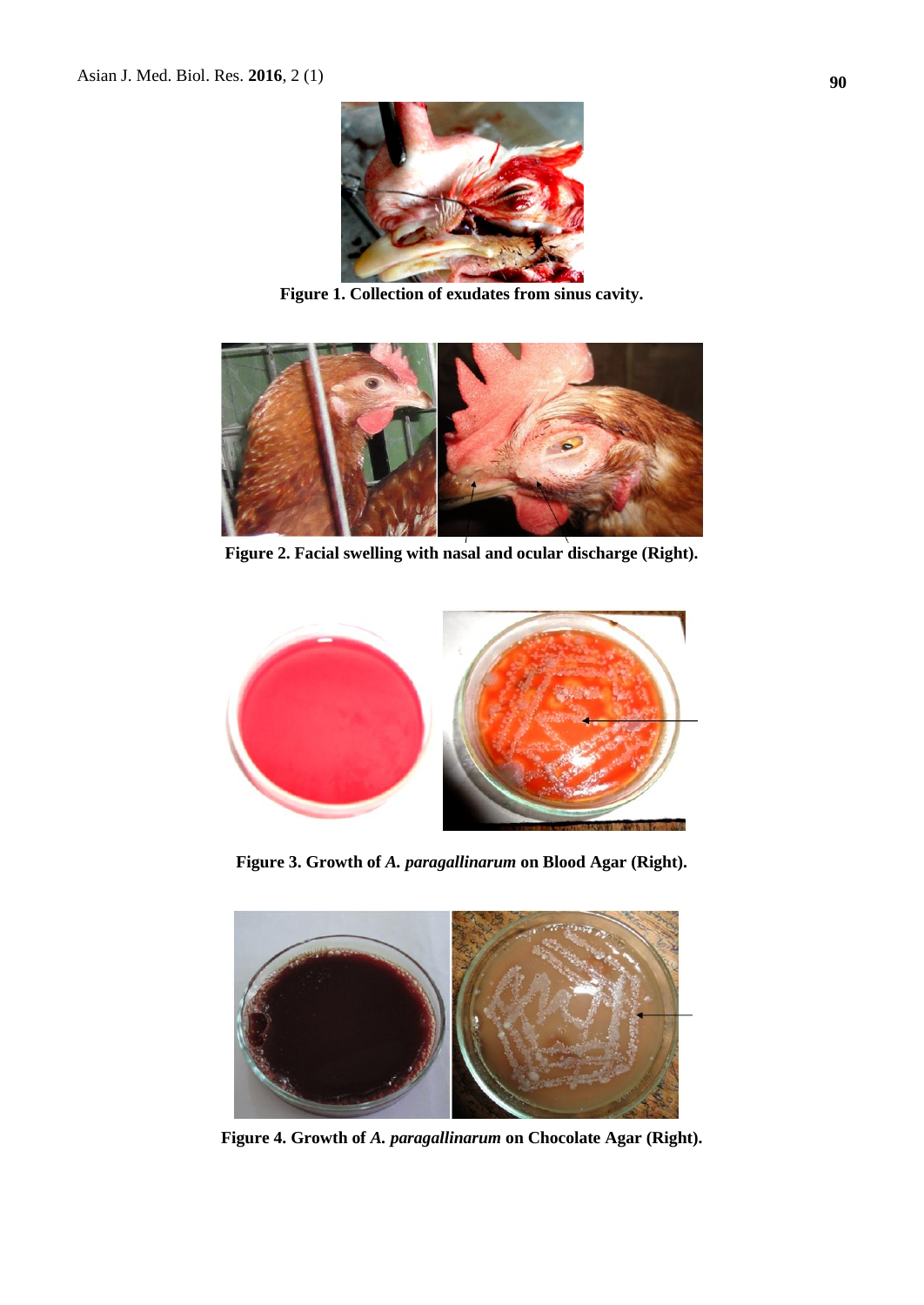

**Figure 5. Gram's staining of** *A. paragallinarum.*



**Figure 6.** *A. paragallinarum* **showing satellitism phenomenon around V factor.**

#### **3.1.2.2. Determination of incidence rate of** *A. paragallinarum* **in suspected birds based on spatial and temporal differences**

The incidence of *A. paragallinarum* in Rangpur, Rajshahi, Sylhet, Dhaka, Chittagong and Khulna were found to be 57.57%, 53.33%, 66.66%, 43.75%, 44.44% and 47.82% respectively (Table 6). The highest incidence was found in Sylhet (66.66%) and the lowest in Dhaka (43.75%) in comparison with other areas of BD mentioned earlier. In this study, 58 samples were found to be positive for *A. paragallinarum* from 122 suspected samples collected during epidemiological investigation. The association of *A. paragallinarum* with different seasons (Table 6) revealed that higher incidence was found in winter season (52.26%) in comparison with summer season (1.85%). This observed variation in incidence of *A. paragallinarum* at various areas and seasons of Bangladesh could be related with several factors such as geoclimatic situation, passive immunity level, infecting dose, simultaneous infection with other respiratory pathogens, stress, managemental practice, biosecurity failure and different locations of the study areas.

#### **3.2. Results of isolation and characterization of** *A. paragallinarum* **by morphological, cultural and biochemical properties**

#### **3.2.1. Isolation and characterization of** *A. paragallinarum* **by cultural properties**

The birds in the infected flock had facial swelling, nasal and lacrimal discharge, open mouth breathing and mucoid discharge from the nares. The clinical signs (Figure 2) are common features of infectious coryza. This present findings supported by the Droual *et al.* 1990, Horner *et al*.1992 Mouahid *et al*. 1992, Calnek *et al*. 1991 and Sandovel *et al*. 1994.The bacterium was recovered only from nares on blood agar (Small, dew drop like nonhemolytic colonies, Figure 3 and Table 7) and chocolate agar (Luxuriant growth, Figure 4 and Table 7). No growth was recovered from samples like liver, lungs, heart streaked on different agars. The growth and morphological characteristics indicated that the isolated organism might be *A. paragallinarum* (Table 8), which was later confirmed by different biochemical tests (Table 9). This findings supported by the earlier observation of Terzolo *et al*. 1993, Rimler *et al*.1975 and Miflin *et al*.1999. The bacterium was isolated from nares on blood agar, chocolate agar and chocolate agar cross streaked with a nursery colony of *Staphylococcus aureus* as feeders. It was observed that satellitic growth patterns (Figure 6) of isolated bacterium might be *A. paragallinarum* , which was later confirmed by biochemical tests.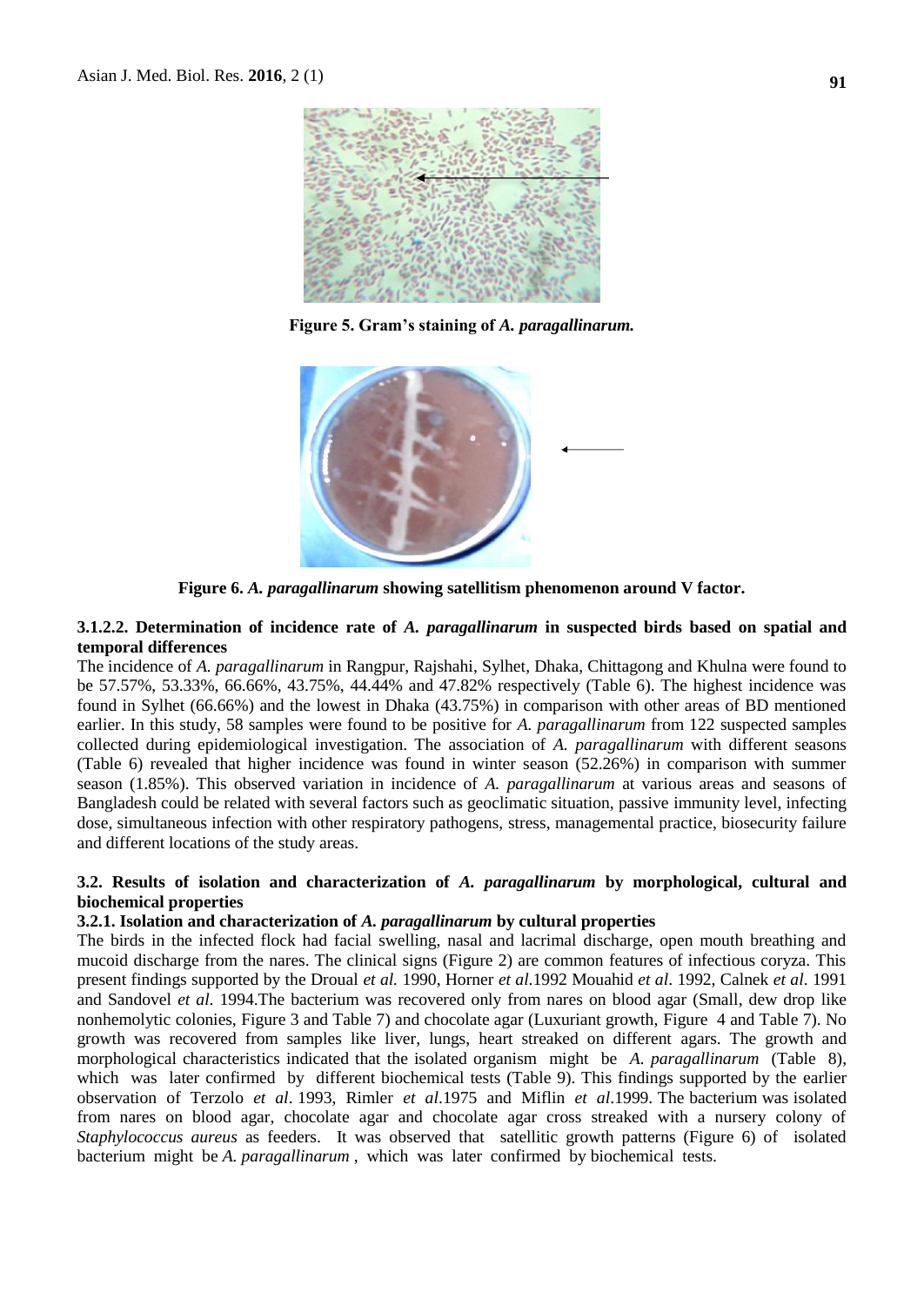### **3.2.2. Characterization of** *A. paragallinarum* **by morphological and biochemical Properties**

The isolated organism was characterized by morphological characterization (Gram's staining technique, Figure 5, Table 8) and different biochemical (Table 9) tests. This observation revealed that the isolated organism was Gram negative, short rods or cocccobacilli arranged in single or pairs. It was also observed that caseopurulent air sac lesions in field cases of infectious coryza in layer chickens. This observation supported by Sameera 2001, Fujivara and Konno 1965, Blackall *et al*. 1989 and Rimler *et al*. 1975.

### **3.3. Experimental pathogenicity test**

Among the infectious diseases of poultry, infectious coryza (IC) is an upper respiratory tract infection of chickens caused by a bacterial agent called *A. paragallinarum*, is one of the major problems affecting commercial poultry industry worldwide (Blackall *et al*. 1997). No systematic pathogenicity studies have been conducted by local isolates of *A. paragallinarum* in conjunction with epidemic behavior study of the etiological agent of this IC in Bangladesh. The present study describes experimental pathogenicity studies of field isolates of *A. paragallinarum* in susceptible layer chicks.

### **3.3.1. Clinical signs**

The experimentally infected birds with the *A. paragallinarum* isolates were examined in detail at regular intervals of time up to 7days post inoculation for clinical signs and gross postmortem lesions. The clinical signs of infectious coryza in birds of Group A (inoculated with *A. paragallinarum*) appeared after 24 hrs of infection characterized as oedematous swelling of face and infraorbital sinus and secretion of watery nasal discharge (Table 10). Some birds showed bilateral swelling of face and infraorbital sinuses, conjunctivitis, serous to mucoid nasal discharge with foul smelling, foamy lacrimation and induration of face after 3 DPI. After 5 days of infection, disappearance of nasal discharge and lacrimation but the birds still suffered from swelling of face after 7 DPI (Table10). This observation supported by other researchers; Kridda *et al.* 12010, Gayatri *et al.* 2010, Fujivara and Konno 1965, Blackall 1989 and Page 1962.The birds of group B (uninoculated control group) did not reveal any conspicuous clinical sign and lesion.

### **3.3.2. Gross postmortem study**

*A. paragallinarum* infected birds of Group A (inoculated with *A. paragallinarum*) showed, infraorbital sinus cavities were filled with grayish white watery exudates at 3 DPI. Larger amount of yellowish cattarhal exudates with necrotic debris were found in upper larynx and nasal cavities after 5 DPI, while at 5 to 7 DPI trachea and lung revealed mild congestion. The air sacs became cloudy and thickened with foamy exudates after 5 to 7 DPI. On the other hand, the birds of group B (uninoculated control group) did not reveal any lesion related to the IC on day 3, 5 and 7 of post inoculation. This observation supported by other researchers; Fujivara and Konno 1965, Blackall 1989 and Page 1962.

### **3.3.3. Re-isolation of** *A. paragallinarum* **at day 7 of post inoculation**

Re-isolation was performed only in tissues (nasal passage) showing postmortem lesions on day 7 of post inoculation (PI) according to the procedure described by Rimler *et al*. 1975.

# **3.3.4. Gram's stain, biochemical tests, sugarfermentation test and catalase activity test**

Tentatively identified colonies of *A. paragallinarum* from nasal passage of day 7 of PI from blood agar media cross streaked with *Staphylococcus aureus* or extra supply of NAD were used for morphological study. The morphology of the isolated bacteria exhibited red (Gram's stain) color, small rod shaped Gram negative coccobacilli. *A. paragallinarum* isolate was able to ferment four basic sugars by producing acid (Table 8). These findings agreed with Sameera *et al.* 2001, Yamamoto1991, Sawata *et al*. 1982, Blackall 1989 and Haunshi *et al.* 2006.

### **4. Conclusions**

Among economically important diseases of poultry, Infectious Coryza (IC) is an infectious and contagious respiratory bacterial disease in poultry industry causing heavy economic losses through morbidity and reduced (10 - 40%) in egg production. In this study, the incidence was higher in laying hen (52.8%) in compare with prelaying stage (16.6%). In the present study a trend in increasing the incidence rate of infectious coryza was observed as their location (66.66) and seasonal (52.26%) variations. This observed variation in incidence of infectious coryza in various areas of Bangladesh could be related with several factors such as geoclimatic situation, passive immunity level, infecting dose, simultaneous infection with other respiratory pathogens,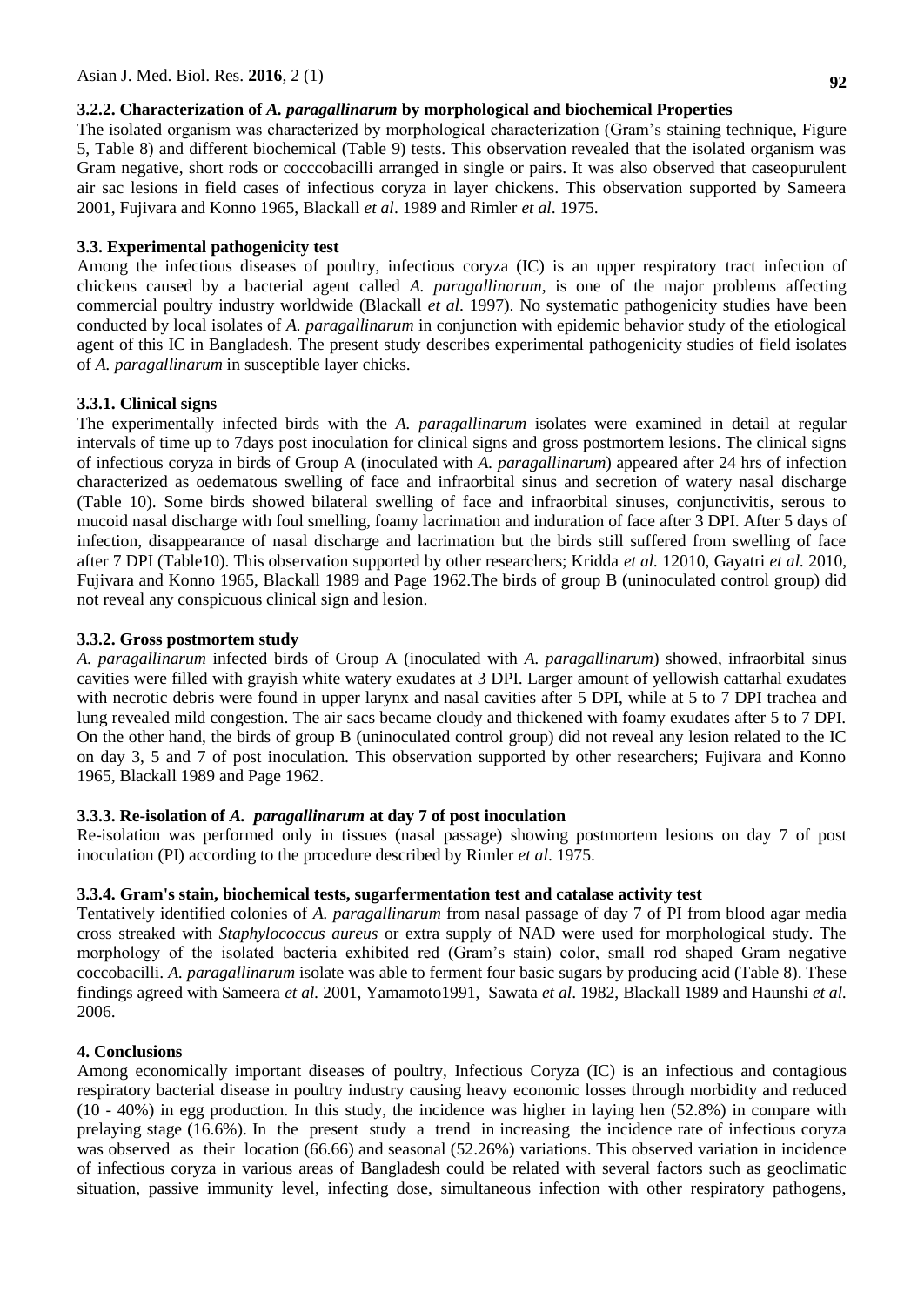Asian J. Med. Biol. Res. **2016**, 2 (1)

stress, manage mental practice, biosecurity failure and different locations of the study areas. To prevent the spread of IC in laying hen, disease management strategies could be undertaken and introducing a continuous monitoring of organism by randomized detection of antibody by serological (HI) test, culling of infected and carrier bird and implementation of good husbandry practice with biosafety plan but it does not eliminate the carrier status of chickens. It is advisable to vaccinate the chickens with inactivated coryza vaccine to prevent economic losses. Considering this fact the research work will also extends for the production of vaccine candidate from the field isolate to control infectious coryza in layer chicken of Bangladesh.

#### **Acknowledgements**

We thank the Government of the People's Republic of Bangladesh for providing NSICT fellowship to Mir Rowshan Akter.

### **Conflict of interest**

None to declare.

### **References**

- Akter S, 2012. Isolation and identification of *Avibacterium paragallinarum* from layer chickens. MS Thesis, Department of Pathology, Faculty of Veterinary Science, Bangladesh Agricultural University, Mymensingh-2202.
- Ali M, MS Hossain, S Akter, MAHNA Khan and MM Hossain, 2013. Pathogenesis of Infectious Coryza in Chickens (*Gallus gallus*) by *Avibacterium paragallinarum* Isolate of Bangladesh. The Agriculturists, 11: 39- 46.
- Blackall PJ, M Matsumoto and R Yamamoto, 1997. Infectious coryza. In BW Calnek, HJ Barnes, CW Beard, LR McDougald, and YM Saif (eds.). Diseases of Poultry, 10th ed. Iowa State University Press: Ames, IA, pp. 179—190.
- [Blackall PJ,](http://www.ncbi.nlm.nih.gov/pubmed?term=%22Blackall%20PJ%22%5BAuthor%5D) CJ [Morrow,](http://www.ncbi.nlm.nih.gov/pubmed?term=%22Morrow%20CJ%22%5BAuthor%5D) A [McInnes,](http://www.ncbi.nlm.nih.gov/pubmed?term=%22McInnes%20A%22%5BAuthor%5D) LE [Eaves and](http://www.ncbi.nlm.nih.gov/pubmed?term=%22Eaves%20LE%22%5BAuthor%5D) DG [Rogers, 1](http://www.ncbi.nlm.nih.gov/pubmed?term=%22Rogers%20DG%22%5BAuthor%5D)990. Epidemiologic studies on infectious coryza outbreaks in northern New South Wales, Australia, using serotyping, biotyping, and chromosomal DNA restriction endonuclease analysis. Avian dis., 34: 367 -376.
- Blackall PJ, 1989.The Avian Haemophili. Clin. Microbiol. Rev.*,* 2: 270-277. [Byarugaba](http://academic.research.microsoft.com/Author/5008942/denis-k-byarugaba) DK, UM [Minga,](http://academic.research.microsoft.com/Author/24433953/uswege-m-minga) [PS](http://academic.research.microsoft.com/Author/23691817/paul-gwakisa) [Gwakisa,](http://academic.research.microsoft.com/Author/23691817/paul-gwakisa) E [Katunguka,](http://academic.research.microsoft.com/Author/21525405/eli-katunguka-rwakishaya) M [Bisgaard](http://academic.research.microsoft.com/Author/4140700/magne-bisgaard) and JE [Olsen,](http://academic.research.microsoft.com/Author/53713772/john-elmerdahl-olsen) 2007. Virulence characterization of *Avibacterium paragallinarum* isolates from Uganda. [Avian Pathol. ,](http://academic.research.microsoft.com/Journal/8774/avian-pathol-avian-pathology) 36: 35-42.
- Calnek BW, H John Barnes, CW Breed, WM Reid and HW Yodev, 1991. Diseases of Poultry, 9th Ed., Wolfe Publishing Ltd., USA. pp. 186–92.
- Chen X, Zhang P, Blackall PJ and Feng W, 1993. Characterization of *Haemophilus paragallinarum* Isolates from China*. Avian Dis.,* 37: 574-576.
- Droual R, AA Bickford, BR Charlon, GL Cooper and SE Channing, 1990. Infectious coryza in meat chickens in the San Joaquin Valley of California. Avian Dis., 34: 1009-1016.
- Fujiwara H and S Konno, 1965. Histopathological studies on infectious coryza of chickens. ii. Findings in experimentally infected cases. Natl. Inst. Anim. Health Q (Tokyo). 5: 86-96.
- Gayatri Rr, R Ashish and MY Mahendra, 2010. Antimicrobial sensitivity pattern of *Haemophilus paragallinarum* isolated from suspected cases of infectious coryza in poultry. Vet. World, 3:177-181.
- Haunshi S, B Dutta and SC Saxena, 2006. An outbreak of infectious coryza in Vanaraja poultry of Meghalaya. Ind. J. Vet. Pathol., 30: 55.
- Horner RF, GC Bishop and C Haw, 1992. An upper respiratory disease of commercial chickens resembling infectious coryza, but caused by a V factor – idependent bacterium. Avian Pathol., 21: 421–427.
- Kridda, Suwit and Niwat, 2010. An Outbreak of *Avibacterium paragallinarum* serovar B in a Thai Layer Farm. Th. J. Vet. Med., 40: 441- 444.
- [Miflin JK ,](http://www.ncbi.nlm.nih.gov/pubmed?term=Miflin%20JK%5BAuthor%5D&cauthor=true&cauthor_uid=10396764) X [Chen ,](http://www.ncbi.nlm.nih.gov/pubmed?term=Chen%20X%5BAuthor%5D&cauthor=true&cauthor_uid=10396764) RR [Bragg,](http://www.ncbi.nlm.nih.gov/pubmed?term=Bragg%20RR%5BAuthor%5D&cauthor=true&cauthor_uid=10396764) JM [Welgemoed ,](http://www.ncbi.nlm.nih.gov/pubmed?term=Welgemoed%20JM%5BAuthor%5D&cauthor=true&cauthor_uid=10396764) JM [Greyling,](http://www.ncbi.nlm.nih.gov/pubmed?term=Greyling%20JM%5BAuthor%5D&cauthor=true&cauthor_uid=10396764) RF [Horner a](http://www.ncbi.nlm.nih.gov/pubmed?term=Horner%20RF%5BAuthor%5D&cauthor=true&cauthor_uid=10396764)nd PJ [Blackall, 1](http://www.ncbi.nlm.nih.gov/pubmed?term=Blackall%20PJ%5BAuthor%5D&cauthor=true&cauthor_uid=10396764)999. Confirmation that PCR can be used to identify NAD-dependent and NAD- independent *Haemophilus paragallinarum* isolates. [Onderstepoort J. Vet. Res.,](file:///C:/DOCUME~1/USERPC~1/LOCALS~1/Temp/Temporary%20Directory%2018%20for%20Coryza%20internet%20collection.zip/IC%20(PCR).htm) 66: 55- 57.
- Mouahid M, KH Hhinz, Engelhard, R Mutters and W Mannheim, 1992. Characterization of *Haemophilus paragallinarum* by analysis of whole cell carbohydrates, fatty acids and phospholipids. Avian Pathol., 21: 127-136.
- Page LA, 1962. Haemophilus infections in chickens. Characteristics of 12 *Haemophilus* isolates recovered from diseased chickens. Am. J. Vet. Res., 23:85-95.